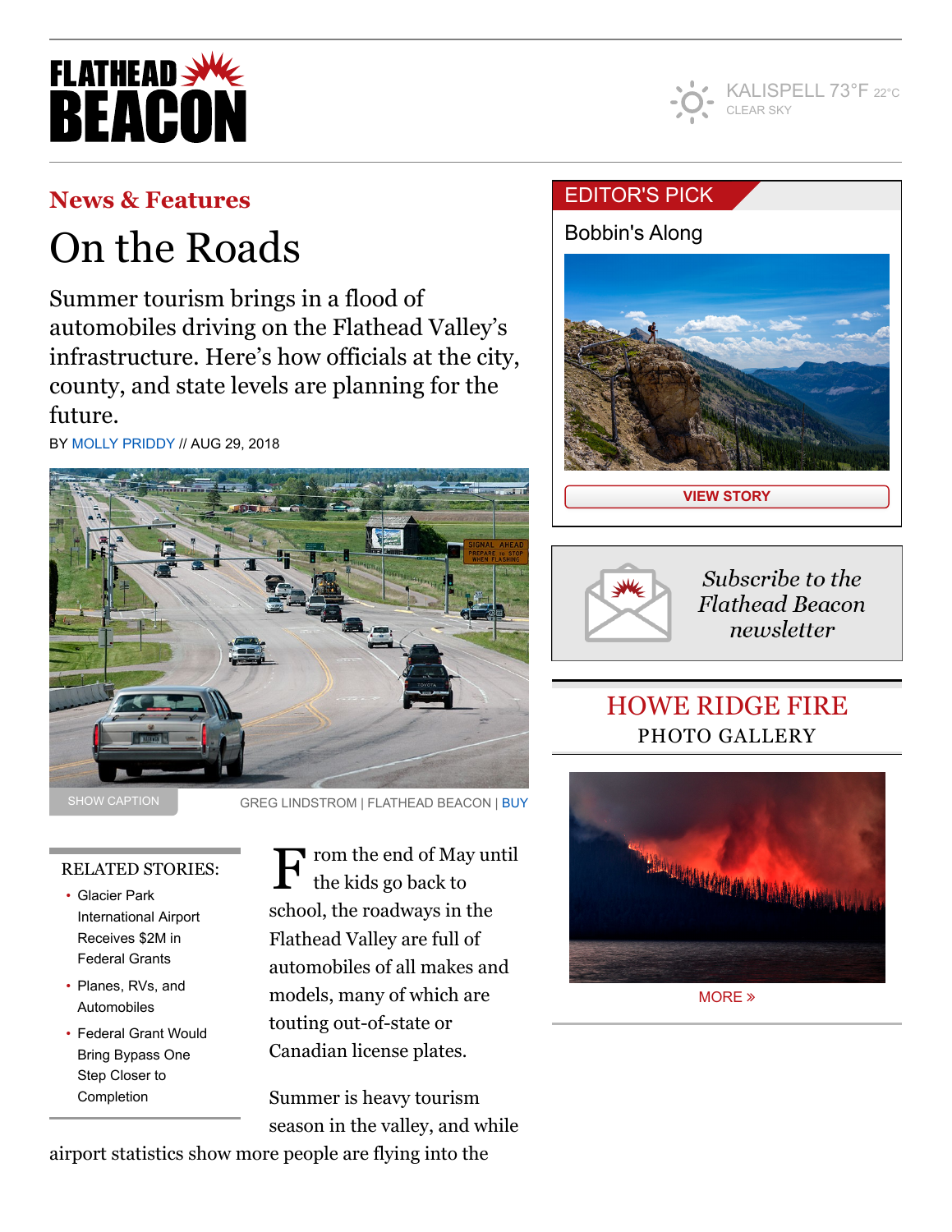Flathead than ever, the roads and highways are clogged with cars, trucks, RVs, bicycles, motorcycles, and other modes of wheeled travel.

With the understanding that this traffic volume isn't likely going to decrease in the summers anytime soon, city, county, and state officials are discussing plans for the future of these roadways and how to keep them drivable.

## **City Level**

In Whitefish, city officials and other stakeholders in the tourism industry, including businesses, have started

the process of drafting a Sustainable Tourism Master Plan, which would help the city map out how it wants to manage increased tourism.

"It's not about growing tourism," said Whitefish Public Works Director Craig Workman. "We're trying to manage it in a responsible manner."

Workman is part of the group discussing the plan, which will have public meetings again starting in September, and works on the subcommittee on traffic, congestion, and transportation.

Already, the Montana Department of Transportation has plans to continue working on the Whitefish U.S. 93 Urban Corridor Study, which looks to address the downtown environment, as well as local and through-traffic needs. The plan will explore improvement options for Highway 93 through the city, along with other streets with high traffic.

## Flathead Beacon staff

A Twitter list by [@FlatheadBeacon](https://twitter.com/FlatheadBeacon)

Follow our journalists for breaking news & other reports

**[Flathead Living](https://twitter.com/Flatheadliving) FLATHEAD** @Flatheadliving

Ever see a porch ceiling painted blue? Haint blue, as it's called, is believed to ward off evil sprits or dispel mosquitos. Or, depending on your definition of evil spirits, both. [flatheadliving.com/2018/07/12/por…](https://t.co/V5rsJCyUHE)



[Embed](https://publish.twitter.com/?url=https%3A%2F%2Ftwitter.com%2FFlatheadBeacon%2Flists%2Fflathead-beacon-staff) [View on Twitter](https://twitter.com/FlatheadBeacon/lists/flathead-beacon-staff)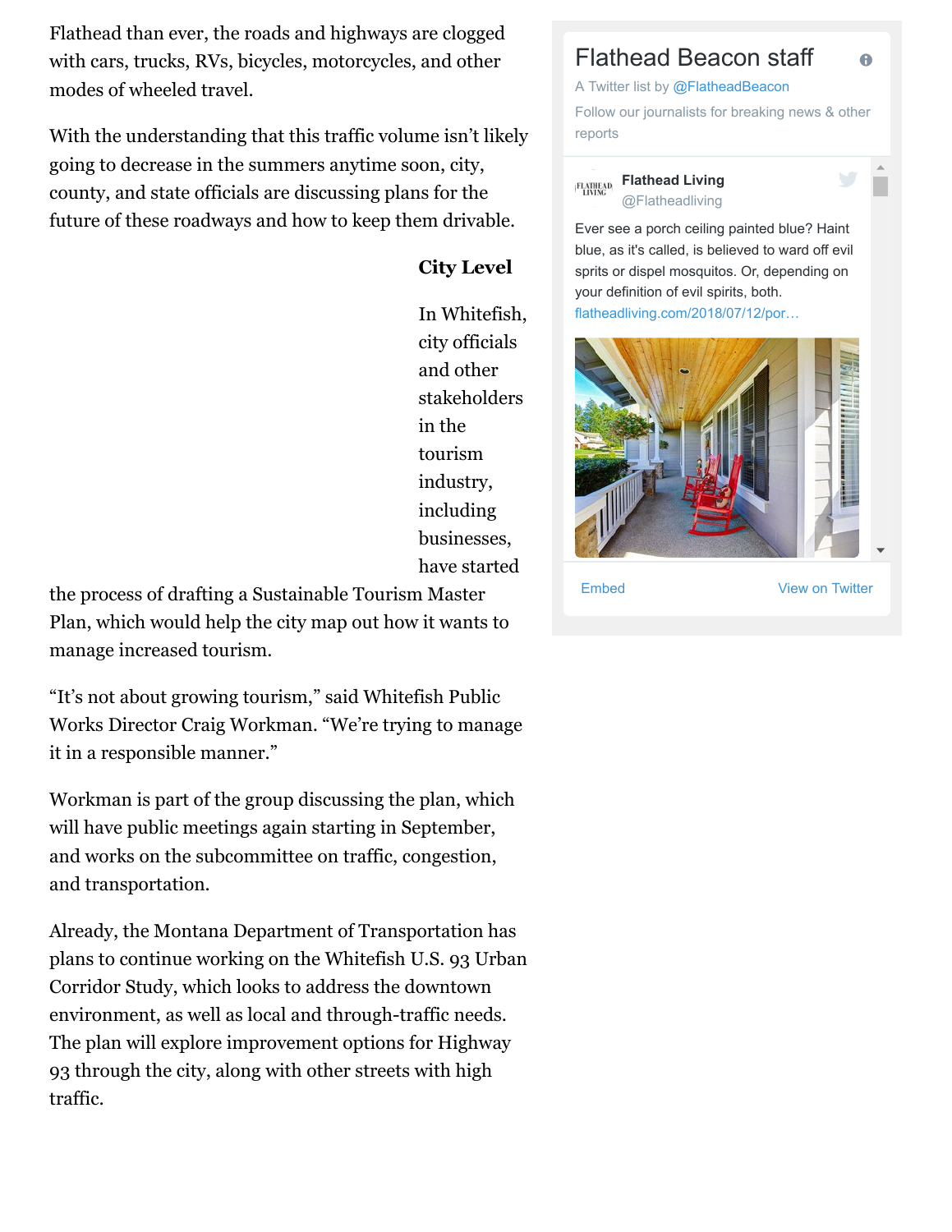If the study phase is complete and the project advances, it would move on to preliminary engineering and construction.

"The Whitefish Urban Corridor Plan is going to be one of the key elements that we'll talk to the public about and try and get buy in and involvement," Workman said. "The cost of public infrastructure is just going through the roof. We still want to keep the historic and residential charm as you're coming in on Spokane, but we need to get another lane in. How are we going to accomplish both of those?"

Workman said there's a meeting in September with the state to start scoping the project, and the hope is to hire a consultant by the end of the year to get the design process rolling.

It's a process that Workman said can't come soon enough.

"We've hit a critical mass where we need to do something," he said.

In Kalispell, Public Works Director Susie Turner said the city has more than 150 miles of roads and alleys to care for, and with help from the new gas tax passed by the 2017 Legislature, her crews can do even more.

"We have the capability and resources to reconstruct maybe two to three blocks a year," Turner said. "This year we have the new funding source coming in, and we were able to do three miles more of mill and overlays this year."

The new gas tax aims to raise the price of a gallon of gasoline by 6 cents and diesel by 2 cents by 2023. So far, it has increased the price by 4.5 cents, which has still proven a boon to municipalities.

"We were able to get quite a bit more done this year, and that was really with only six months of the new gas tax accumulation," Turner said.

One of the benefits of the new tax is that municipalities can roll it over to the next year, enabling them to save up for bigger projects. Turner said her department has budgetary approval to complete a transportation facility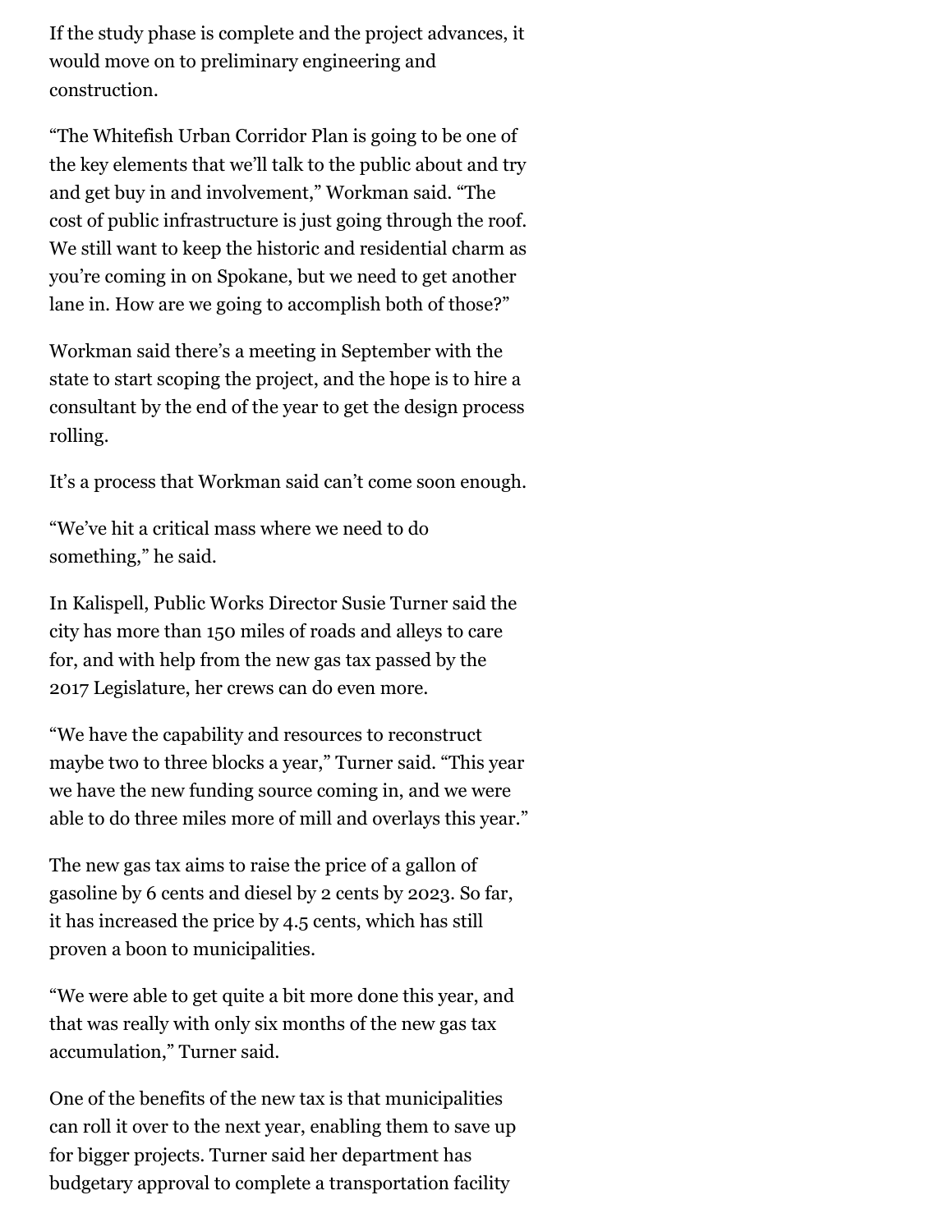plan update to see what improvements need to be made in town as far as improving arterials and collector roadways.

Work has already started in Columbia Falls to update U.S. Highway 2 as it runs through town with curbs and sidewalks, as well as upgrading the road surface to the Flathead River bridge. Farther east on Highway 2, crews are in the process of reconstructing the South Fork Flathead River Bridge.

## **County Level**

Roads not maintained by cities or MDT are usually under jurisdiction of the county, and Flathead County Public Works Director Dave Prunty said he looks at the county's gravel roads to see how the summer traffic has affected the area.

"It's really hard to see [the immediate traffic impact] on the paved surfaces. It just doesn't show up. On a gravel road, it can," Prunty said. "Our gravel road network can get into tougher conditions with the amount of traffic we get."

When it's dry during the summer, the gravel roads are more susceptible to erosion than when they're packed down and damp. Since they can't have water trucks spraying all the roads all summer, many residents pay into the county's dust-control program. In this program, the county and the landowners share the cost for treating public gravel roads so they don't blow away into people's fields and crops or the area's waterways.

"We did 92 miles this year, our most miles ever," Prunty said.

He was also thrilled with the emergence of the new gas tax, and Prunty said when it gets going full bore, it should add another \$500,000 to the road department's budget.

"That money has requirements on it," Prunty said. "We have to use it for materials on the roadway."

## **State/Federal Level**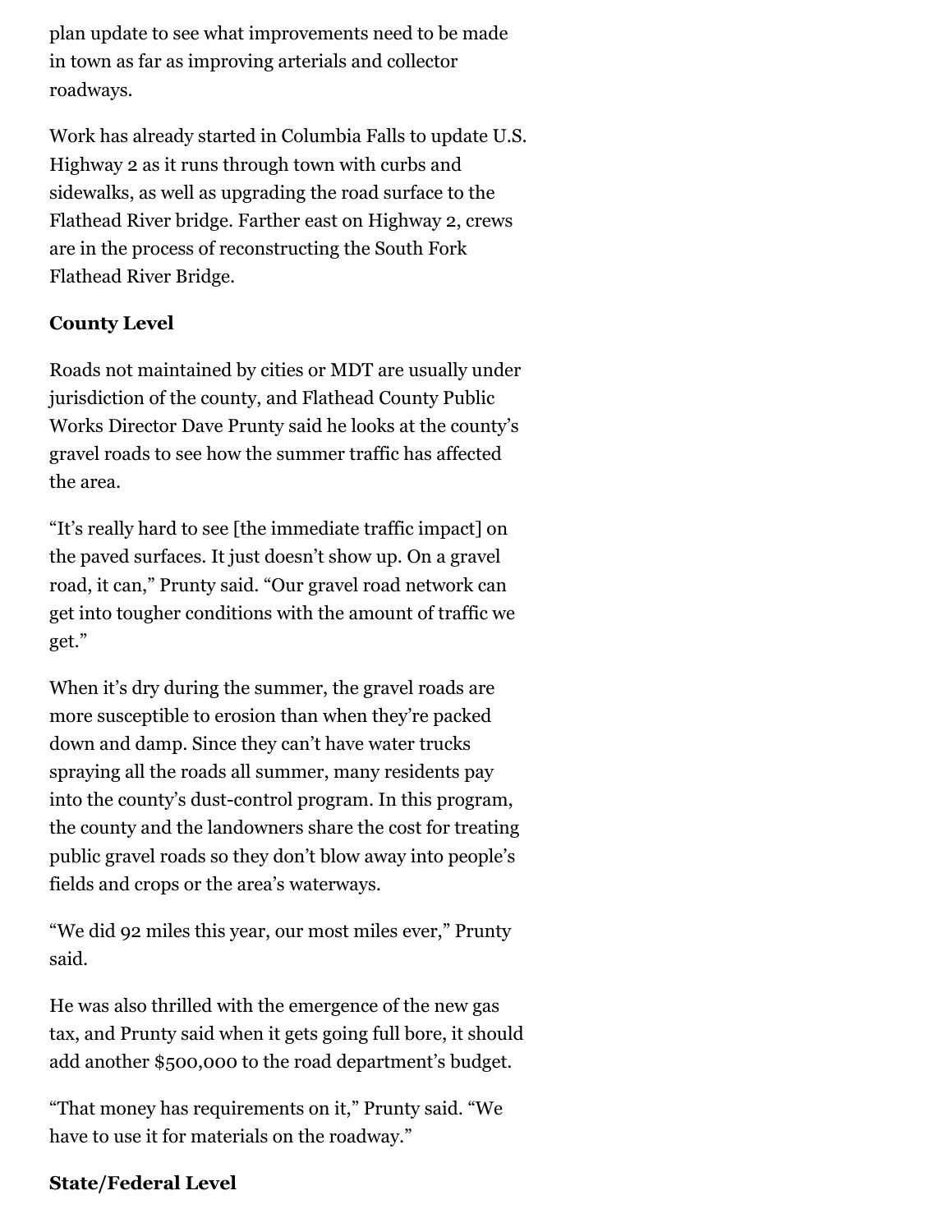The U.S. Highway 93 Alternate Route, commonly referred to as the Kalispell bypass, has been open since October 2016, but it isn't quite complete. Kalispell and MDT hope to find the funding to complete the build-out on the bypass' southern end.

Officials said the plan has always been to convert the southern section, which is now two lanes with roundabouts, into four lanes with overpass interchanges as there are on the northern section.

The bypass is already MDT's largest single road construction project, and has been paid for through federal earmarked funds and national highway funds. Kalispell and MDT are pursuing other federal grants as well.

On the other end of the valley, MDT's Bad Rock Canyon Study may see some movement later this year. MDT Project Manager Shane Stack said the state hopes to get a consultant onboard for the project as soon as possible.

The study will consider potential solutions to upgrading sections of U.S. Highway 2 east of Columbia Falls. The project intends to reconstruct the roadway to current MDT design standards and also provide roadside safety enhancements.

Stack said the roadway in question, from the House of Mystery and over the South Fork Flathead River Bridge, is a section of highway built during the 1940s bookended with recently upgraded highways. It doesn't meet modern design standards, and doesn't allow for consistent driver expectations as the highway goes from new to old to new again.

"Bad Rock Canyon, it's such a challenging section of roadway because the rock face has some instability," Stack said. "What really all we're trying to do is take a pragmatic approach, and find a solution."